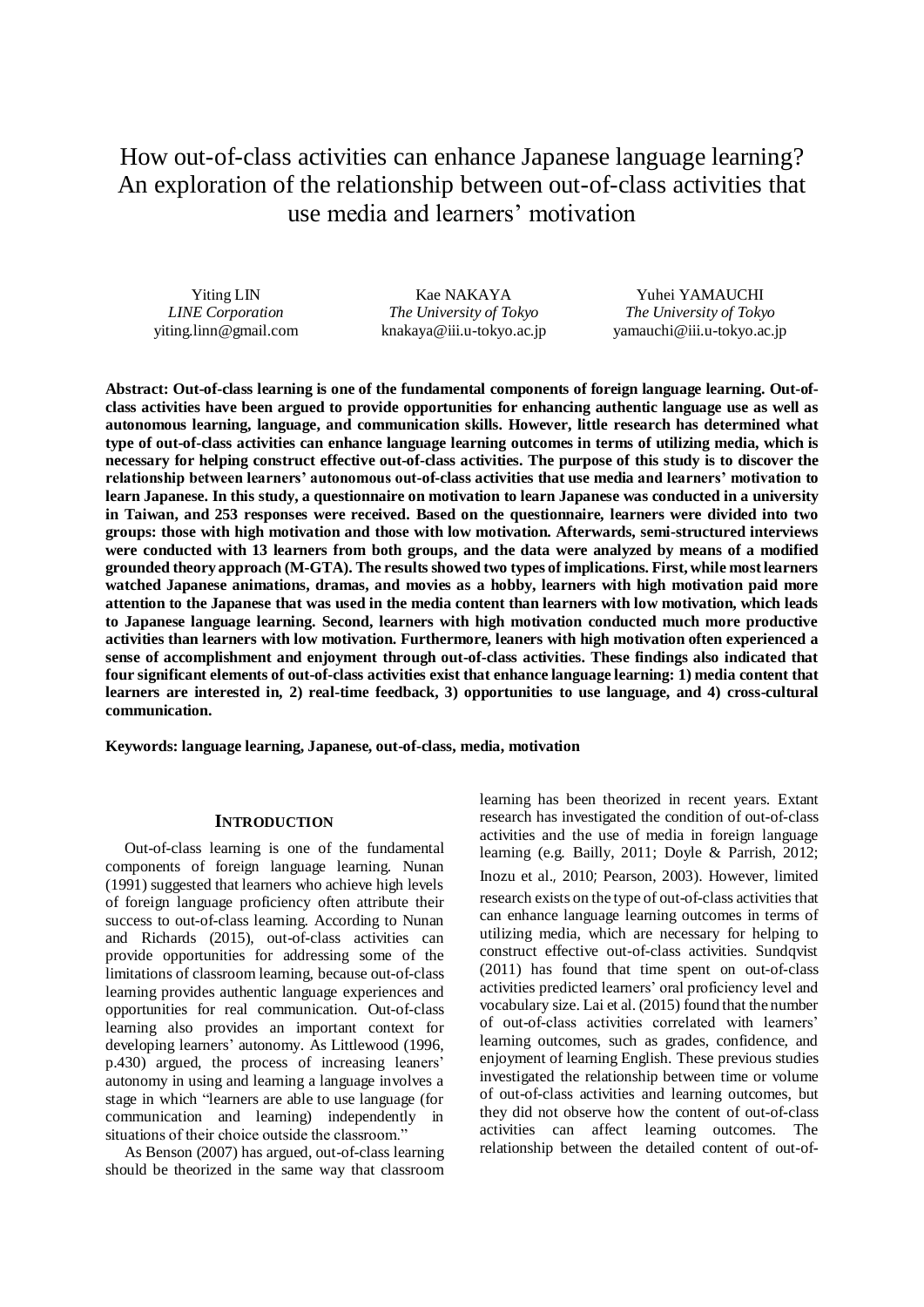class activities and learning outcomes is yet to be studied.

The purpose of this study is to discover the relationship between the detailed contents of learners' autonomous out-of-class activities that use media and learners' motivation to learn Japanese. In this study, out-of-class activities are defined as "informal activities that learners engage in outside of class using the target language" by the authors. Therefore, preparation for lessons, review of lessons, and tasks that were part of the curriculum were excluded.

## **RESEARCH METHODOLOGY**

To achieve the research objective, we attempted to observe differences between out-of-class activities conducted by learners with high motivation and activities conducted by learners with low motivation. Thus, this study used a mixed method research design, incorporating both qualitative and quantitative approaches (Creswell & Clark, 2007). First, a preliminary investigation was conducted in order to divide the learners into two groups: the "learners with high motivation" group and the "learners with low motivation" group. We conducted a questionnaire survey on learners' willingness and motivation to learn Japanese, which was based on Sakurai (2009) and Ushioda (2011). It was carried out at a national university in Taiwan in October, 2017. In total, 253 students (female n=123; male n=130) who enrolled in Japanese courses, including beginner, intermediate, and advanced courses, which are elective subjects, responded to the questionnaire. The questionnaire was written in Taiwanese Mandarin, which is the students' native language, and it used a 5-point Likert Scale. The students were divided into two groups by the mean value of the questionnaire items (based on their points). The mean value of all items was 3.99 (Table 1), and thus, students whose points were above the average were grouped into the high motivation group, and students whose points were below the average were grouped into the low motivation group.

Second, to investigate learners' out-of-class activities using the Japanese language and their perception about the activities, we conducted semistructured interviews in Taiwanese Mandarin with 13 students (learners with high motivation n=9; learners with low motivation  $n=4$ ) who volunteered to take part in the interviews (Table 2). The interview questions focused on the following issues:

- 1) learning Japanese (including motivation and attitude)
- 2) out-of-class activities using Japanese
- 3) perception about out-of-class activities using Japanese.

To explore the relationship between out-of-class activities and learning motivation, the interview data were analyzed through the following steps. First, the records of interviews were transcribed in Taiwanese Mandarin by the author. Second, we extracted all outof-class activities that were mentioned by learners, and classified the activities into receptive and productive activities (Pickard 1996; Hyland 2004). Receptive activities consisted of activities that were related to listening and reading skills, whereas productive activities consisted of activities that were related to writing and speaking skills. Third, a modified grounded theory approach (M-GTA) was adopted to analyze learners' experiences and perception about out-of-class activities. Finally, we compared the difference between learners with high motivation and leaners with low motivation in regard to the types of out-of-class activities that leaners engaged in and learners' approach to out-of-class activities.

Table 1. Results of the questionnaire survey

| <b>Items</b>                     | <b>Points</b> |
|----------------------------------|---------------|
| 1) Cultural interest             | 4.35          |
| 2) Epistemic curiosity           | 4.06          |
| 3) Desire for efficacy           | 4.21          |
| 4) Fun and enjoyment             | 4.36          |
| 5) Efficacy                      | 2.96          |
| Learning motivation <sup>1</sup> | 3.99          |

 $1$  Learning motivation is the average of the five items: 1) cultural interest, 2) epistemic curiosity, 3) desire for efficacy, 4) fun and enjoyment, and 5) efficacy.

Table 2. Interviewees

|              | <b>Gender</b> | <b>Course</b> | JLPT <sup>1</sup> | Group <sup>2</sup> |
|--------------|---------------|---------------|-------------------|--------------------|
| $\mathsf{A}$ | Female        | Advanced      | N2                | <b>LHs</b>         |
| B            | Male          | Advanced      | None              | <b>LHs</b>         |
| $\mathsf{C}$ | Male          | Intermediate  | None              | LHs                |
| D            | Male          | Advanced      | N1                | LHs                |
| E            | Female        | Intermediate  | None              | LHs                |
| F            | Female        | Beginner      | None              | LLs                |
| G            | Female        | Intermediate  | None              | LH <sub>s</sub>    |
| H            | Female        | Beginner      | None              | LL s               |
| T            | Male          | Advanced      | None              | LHs                |
| J            | Female        | Intermediate  | N <sub>5</sub>    | <b>LHs</b>         |
| K            | Male          | Advanced      | None              | LHs                |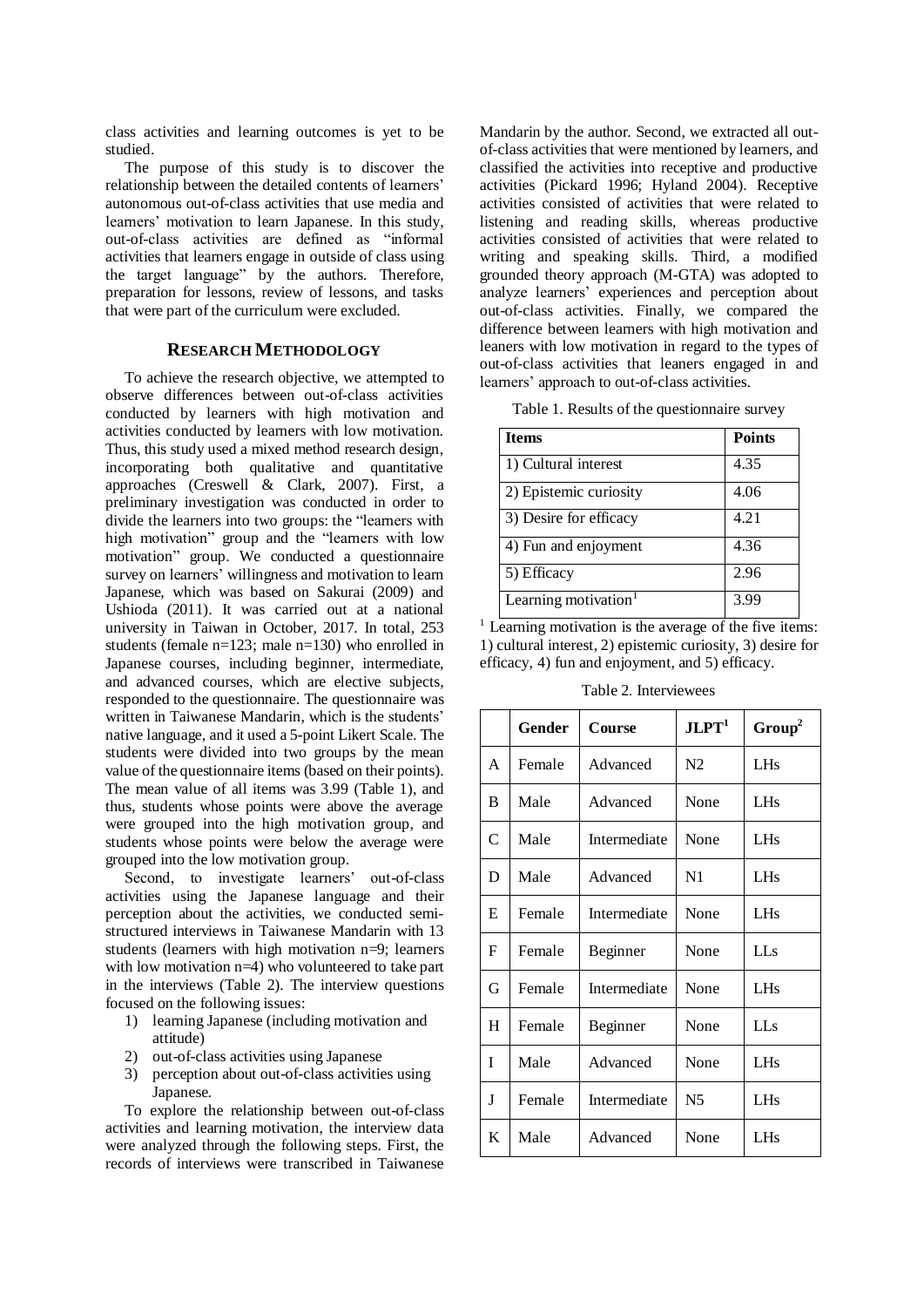| L Female | Intermediate None | LL <sub>S</sub> |
|----------|-------------------|-----------------|
| M Female | Intermediate None | l LLs           |

<sup>1</sup> JLPT stands for the Japanese-Language Proficiency Test.

<sup>2</sup> LHs means learners with high motivation, and LLs means learners with low motivation.

# **RESULTS**

The results of our analysis indicated the following implications: (a) learners' out-of-class activities using Japanese, (b) learners' perception about out-of-class activities, and (c) the difference between learners with high motivation and learners with low motivation with regard to out-of-class activities.

## **Learners' out-of-class activities using Japanese**

We extracted 17 different out-of-class activities related to Japanese language from the transcribed data in the interviews. In addition, out-of-class activities were classified into receptive and productive activities. which are shown in Tables 3 and 4.

| <b>Activities</b>                                                                                    | <b>LHs</b>  | <b>LLs</b>     |
|------------------------------------------------------------------------------------------------------|-------------|----------------|
| Listening to Japanese songs                                                                          | 8 (88.9%)   | 3 (75%)        |
| Watching Japanese movies<br>and dramas                                                               | 6(66.7%)    | 4<br>$(100\%)$ |
| Watching<br>Japanese<br>animation                                                                    | 8 (88.9%)   | $2(50\%)$      |
| Following social networking<br>service (SNS) accounts of<br>Japanese celebrities / general<br>people | $4(44.4\%)$ | 1(25%)         |
| Playing Japanese games                                                                               | 2(22.2%)    | $0(0\%)$       |
| Reading Japanese novels                                                                              | 1(11.1%)    | $0(0\%)$       |
| Learning Japanese using<br>online teaching materials                                                 | 2(22.2%)    | $0(0\%)$       |
| Learning Japanese<br>using<br>books                                                                  | 5(55.6%)    | 1(25%)         |
| Watching YouTube videos<br>related to Japan or Japanese<br>language learning                         | 5(55.6%)    | $0(0\%)$       |
| Reading Japanese newspaper<br>articles                                                               | $1(11.1\%)$ | $0(0\%)$       |
| Following SNS accounts in<br>Japanese learning                                                       | $1(11.1\%)$ | $0(0\%)$       |

Table 3. Receptive activities

Table 4. Productive activities

| <b>Productive Activities</b> | LH <sub>s</sub> | <b>LLs</b> |
|------------------------------|-----------------|------------|
|                              |                 |            |

| Participating in events to<br>meet Japanese people or for<br>language exchange (language<br>purpose)  | $2(22.2\%)$        | $0(0\%)$ |
|-------------------------------------------------------------------------------------------------------|--------------------|----------|
| Participating in events to<br>meet Japanese people (non-<br>language purpose)                         | 3(33.3%)           | 1(25%)   |
| Interacting with Japanese<br>people by SNS                                                            | $2(22.2\%)$        | $0(0\%)$ |
| Participating in a translation<br>circle of Japanese content or<br>translating contents by<br>oneself | $3(33.3\%)$ 0 (0%) |          |
| Speaking Japanese with<br>friends who are also Japanese<br>language learners                          | 2(22.2%)           | $0(0\%)$ |
| Learning the Japanese<br>language in Japan                                                            | $1(11.1\%)$        | $0(0\%)$ |

In terms of receptive activities, both learners with high motivation and learners with low motivation showed a tendency to view Japanese songs and video content, such as animation, drama, and movies, as leisure activities. Furthermore, learners with high motivation were found to engage in more types of leisure activities for learning Japanese, than learners with low motivation. Learners with high motivation tended to utilize resources, such as websites, content, or teaching materials on the Internet, for leisure activities, or for learning Japanese than learners with low motivation.

Regarding productive activities in which speaking and writing skills are required, activities such as "participating in events to meet Japanese people or for language exchange (language purpose)"; "interacting with Japanese people by SNS"; "participating in a translation circle of Japanese content or translating contents by oneself"; and "speaking Japanese with friends who are also Japanese language learners" were mentioned by learners. Compared to learners with high motivation, learners with low motivation were found to have lower participation in productive activities. This finding demonstrates that learners with high motivation were actively creating opportunities to practice Japanese in an authentic context more than learners with low motivation.

# **Learners' perception about learning Japanese and out-of-class activities**

From the interview data, 18 concepts and eight categories concerning the relationship between out-ofclass activities and Japanese language learning were generated using the M-GTA method. The eight categories are as follows:

- 1) awareness of Japanese used in content
- 2) indifference to Japanese used in content
- 3) opportunities to use Japanese in authentic contexts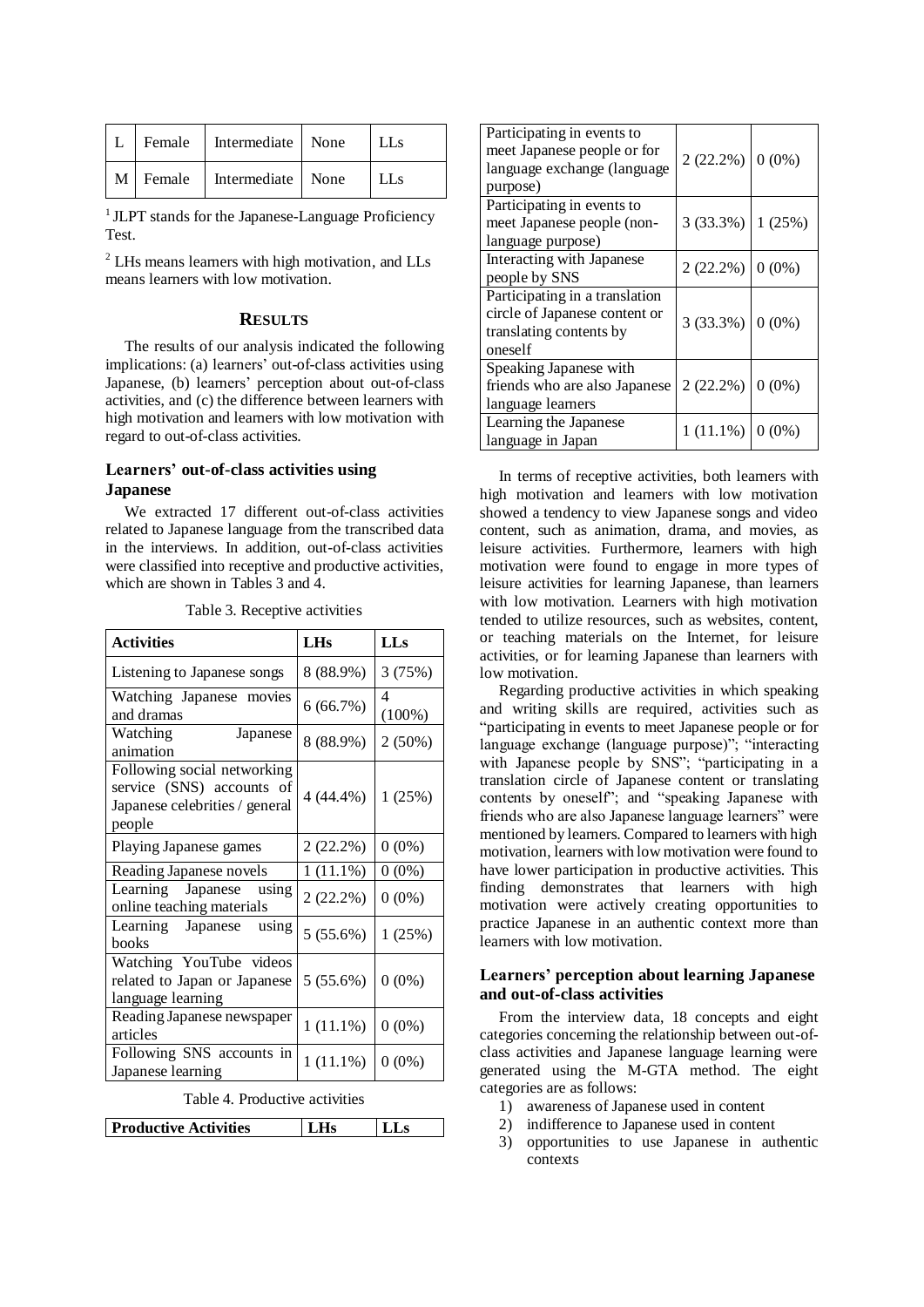- 4) lack of opportunity to use Japanese in authentic contexts
- 5) events that create opportunities to provide feedback on Japanese language ability
- 6) pursuit of Japanese language ability
- 7) cross-cultural understanding
- 8) Japanese and one's career.

The concepts that compose each category are shown in Table 5.

| Table 5. Learners' perception about learning Japanese |
|-------------------------------------------------------|
| and out-of-class activities                           |

| <b>Categories</b>  | <b>Concepts</b>                |
|--------------------|--------------------------------|
| Awareness of       | Interest in Japanese used in   |
| Japanese used in   | content                        |
| content            | Awareness of various           |
|                    | language forms                 |
|                    | Thinking content is useful for |
|                    | improving Japanese language    |
|                    | skills                         |
| Indifference to    | Indifference to Japanese used  |
| Japanese used in   | in content                     |
| content            |                                |
| Opportunities to   | Opportunities to use Japanese  |
| use Japanese in    | in communities                 |
| authentic contexts | Opportunities to interact with |
|                    | Japanese people using          |
|                    | Japanese                       |
|                    | Participation in translation   |
|                    | activities                     |
| Lack of            | Having less opportunity to     |
| opportunity to use | use Japanese in daily life     |
| Japanese in        |                                |
| authentic contexts |                                |
| Events that        | Pronunciation of Japanese is   |
| create             | praised                        |
| opportunities for  | Improvement in                 |
| receiving          | understanding of Japanese      |
| feedback on        | used in content                |
| Japanese language  | Found mistakes in translated   |
| ability            | content                        |
| Pursuit of         | Desire to understand or        |
| Japanese language  | translate independently        |
| ability            | Pursuit of accuracy while      |
|                    | engaging in translation        |
|                    | activities                     |
|                    | Taking the Japanese            |
|                    | Language Proficiency Test      |
| Cross-cultural     | Feeling a sense of affinity    |
| understanding      | through communication in       |
|                    | Japanese                       |
|                    | Understanding the cultural     |
|                    | aspects of content             |
| Japanese and       | Thinking that Japanese         |
| one's career       | proficiency affects one's      |
|                    |                                |
|                    | career                         |

| Thinking that the usefulness |
|------------------------------|
| of Japanese is low in one's  |
| career                       |

# **The difference between out-of-class activities in the group with high motivation and the group with low motivation with regard to outof-class activities**

We compared the narratives of learners with high motivation to learn Japanese and learners with low motivation to learn Japanese based on the out-of-class activities extracted from the interview data and the concepts generated by the M-GTA which are shown in Table 5. The relationship among the concepts are shown in Figure 1 to Figure 4. As a result, we discovered the following three differences between learners with high motivation and learners with low motivation:

1) differences in the type of activities undertaken

2) differences in the perception and approach to receptive activities

3) differences in the perception and approach to productive activities.

### **Differences in the type of activities undertaken**

Learners with high motivation and learners with low motivation were both engaged in receptive activities, but learners with high motivation engaged in more types of receptive activities than learners with low motivation, as shown in Table 3 and Table 4. Furthermore, learners with low motivation seldom engaged in productive activities compared to learners with high motivation.

### **Differences in the perception and approach to receptive activities**

Many learners with high motivation showed interest in Japanese used in the content while engaging in receptive activities. On the other hand, many learners with low motivation showed indifference to Japanese used in the content. In other words, although most of the learners were enjoying the Japanese content in the same way, learners with high motivation were more interested in the Japanese used in the content than learners with low motivation.

Learners with high motivation showed interest in Japanese used in the content, and this was found to be related to awareness of various language forms. Interest in Japanese used in the content was also found to lead to events that create opportunities for the learners to receive feedback on their Japanese language ability, and such interest supports the learner's pursuit of Japanese language ability, as shown in Figure 1. On the other hand, learners with low motivation showed indifference to the Japanese content, and pursuit of Japanese language ability was not seen (Figure 2).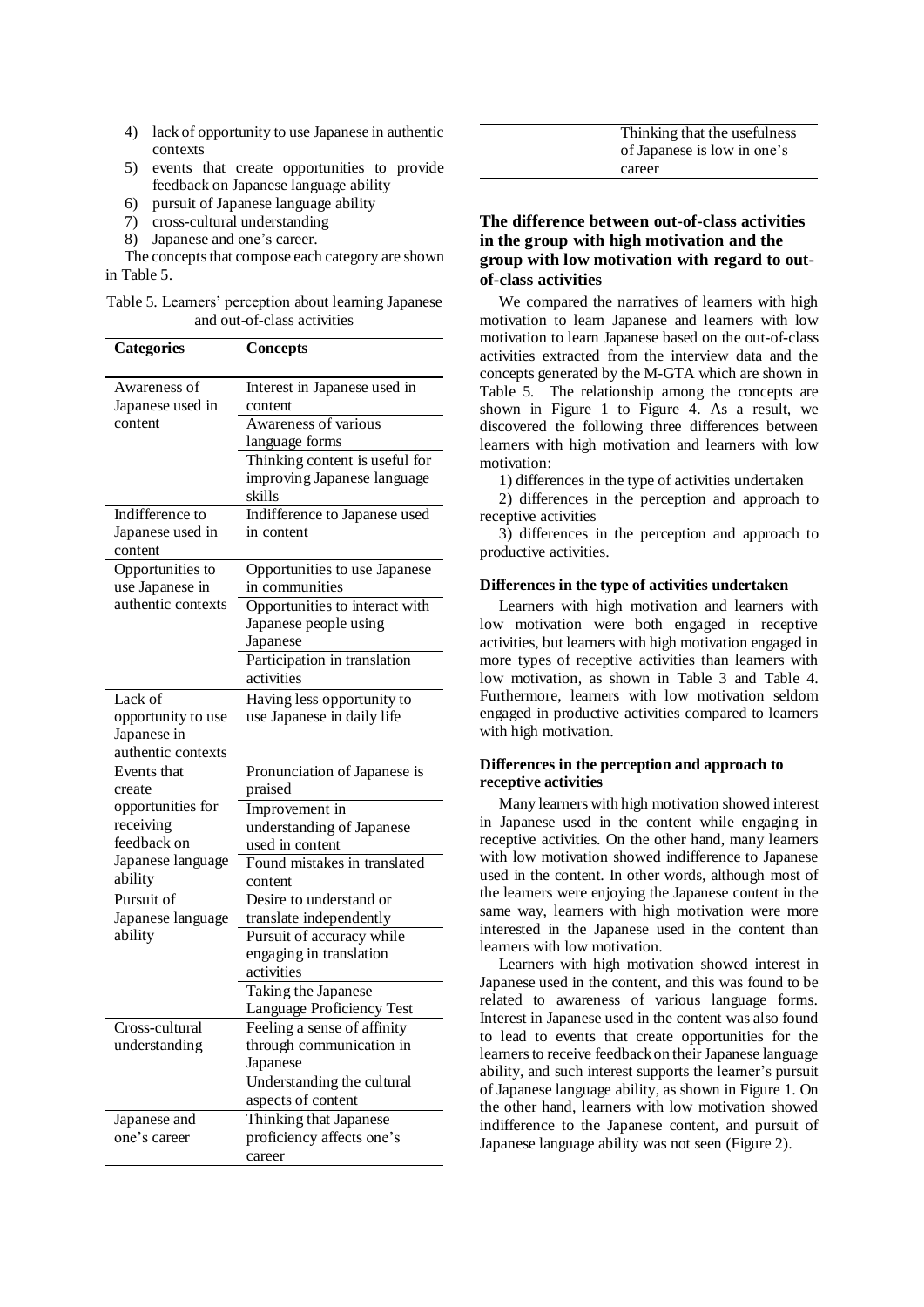

Figure 1. Learners with high motivation and receptive activities



Figure 2. Learners with low motivation and receptive activities

## **Differences in the perception and approach to productive activities**

Learners with high motivation tended to create opportunities to use Japanese in authentic contexts compared to learners with low motivation. Many learners with high motivation stated that they experienced opportunities to interact with Japanese people in Japanese, and the experience made them feel a sense of affinity with Japanese people. Additionally, learners with high motivation showed they experience opportunities to use Japanese in daily life. For example, their friends often ask them questions about Japanese. Furthermore, as shown in Figure 3, they have experienced a cross-cultural understanding, events that create opportunities for the learners to receive feedback on their Japanese language ability, and pursuit of Japanese through productive out-of-class activities.

On the other hand, most learners with low motivation did not participate in productive activities, as shown in Table 4. Furthermore, they often stated that they perceived a lack of sufficient opportunities to use Japanese in daily life. Thus, learners with low motivation experienced a lack of opportunity to use Japanese in authentic contexts. In addition, although one of the learners with low motivation mentioned that she has engaged in productive out-of-class activities, such as participating in events to meet Japanese people, and she has gained a cross-cultural understanding through the activities, this did not lead to events that created opportunities to receive feedback on her Japanese language ability and pursuit of Japanese, as it did for learners with high motivation. The approach of learners with low motivation in productive activities is shown in Figure 4.



Figure 3. Learners with high motivation and productive activities

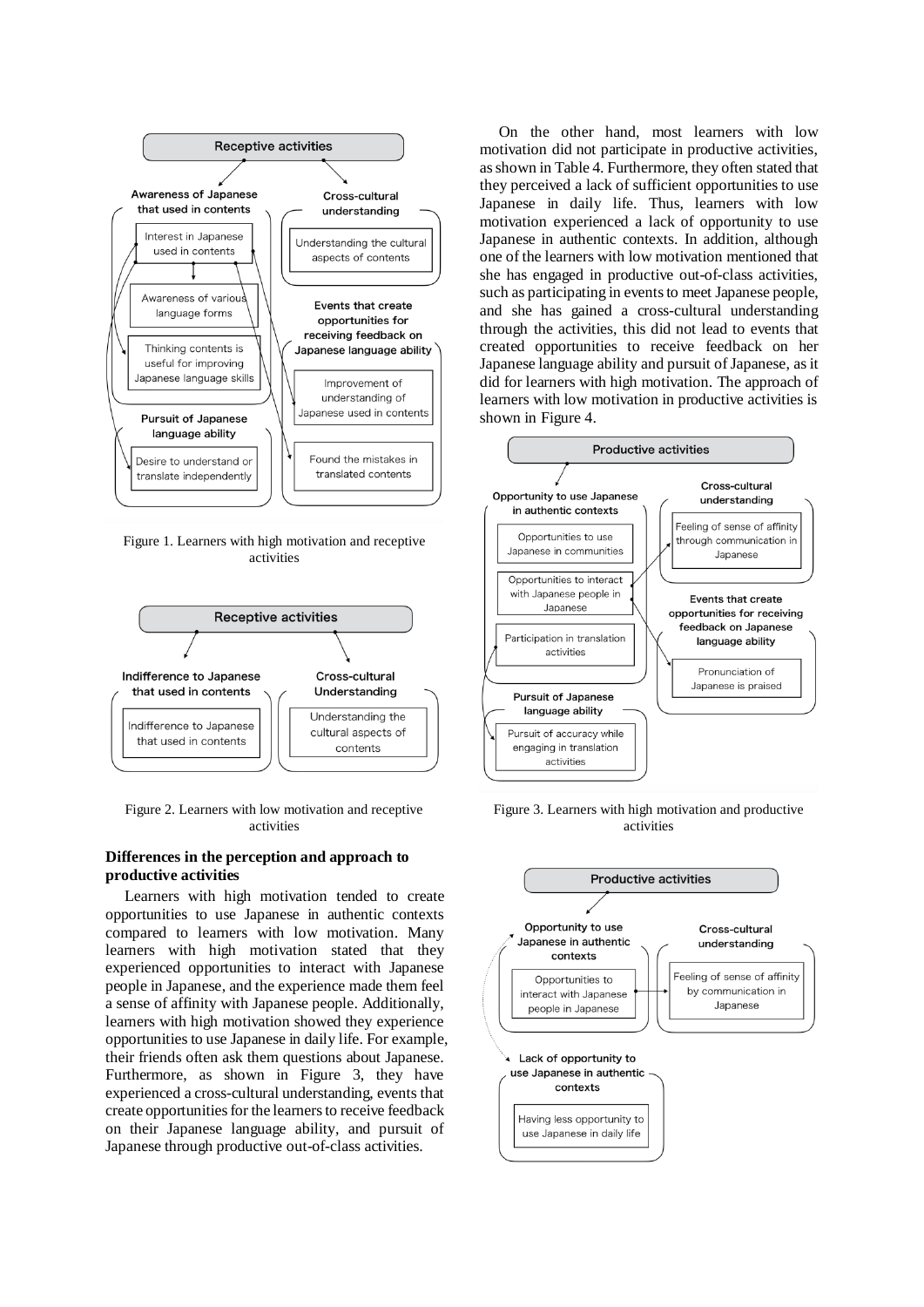Figure 4. Learners with low motivation and productive activities

#### **DISCUSSION**

## **Relationship between out-of-class activities and motivation for learning Japanese**

Leaners can gain enjoyment and a sense of accomplishment through out-of-class activities. According to analysis of the interview data, several learners with high motivation often experience events that created opportunities for the learners to receive feedback on their Japanese language ability through out-of-class activities. They have an interest in the Japanese used in content, so they tend to pay more attention to Japanese used in Japanese dramas, songs, or animations. Additionally, several learners with high motivation stated that they gained cross-cultural understanding, such as an understanding of the cultural aspects of content and a sense of affinity, by communicating in Japanese through out-of-class activities. This shows that learners can experience enjoyment and a sense of accomplishment through both receptive and productive activities. On the other hand, many learners with low motivation feel that there are few opportunities to use Japanese in daily life. The following four elements shown in Figure 5 are considered reasonsthat out-of-class activities can bring learners enjoyment and a sense of accomplishment:

- 1) media content learners are interested in
- 2) real-time feedback
- 3) opportunities to use language
- 4) cross-cultural communication.



Figure 5. Four elements of out-of-class activities that bring learners enjoyment and a sense of accomplishment

These elements might provide implications for designing out-of-class activities or in-class activities that support out-of-class activities. The effects of these elements and examples of activities that include a combination of elements are as follows.

### **Media content learners are interested in and realtime feedback**

Japanese media content, especially video content, such as drama, animation, and movies, are multi-modal so that learners can obtain real-time feedback from the audio or subtitles of the content. Using real-time feedback of content, learners can experience their own improvement in Japanese language skills.

### **Opportunities to use language and real-time feedback**

Opportunities to use Japanese, such as interacting with Japanese people using Japanese or participation in translation activities, can also serve to provide realtime feedback to learners. For example, one of the learners mentioned that he talked with Japanese tourists and this was "appreciated greatly."

### **Opportunities to use language and cross-cultural communication**

Cross-cultural communication occurs when leaners use Japanese to interact with Japanese people. Learners stated that when they use the Japanese language to communicate with local people in Japan, they feel a greater affinity with the local culture and people.

### **Media content learners are interested in and crosscultural communication**

Cross-cultural communication does not occur only on a face-to-face basis. It can happen through media content. One of the learners mentioned that even when the Japanese media content was translated, he could acquire a greater understanding of the "cultural aspect" of the content than those who did not understand Japanese.

## **CONCLUSION AND FUTURE WORKS**

In this study, we presented four elements of out-ofclass activities that contribute to motivation for learning: media content learners are interested in, realtime feedback, opportunities to use language, and cross-cultural communication.

However, research has not confirmed whether outof-class activities comprising these four elements will affect learning motivation. In addition, learning motivation is not the only indicator of learning outcomes in language learning. For example, there are various indicators such as vocabulary size and conversation skills. The four elements mentioned in this study must be examined in future studies, to determine how they can affect various language learning outcomes.

#### **ACKNOWLEDGEMENTS**

We would like to thank Ms. Chang and the students at National Cheng Kung University for their assistance in conducting the survey and interviews.